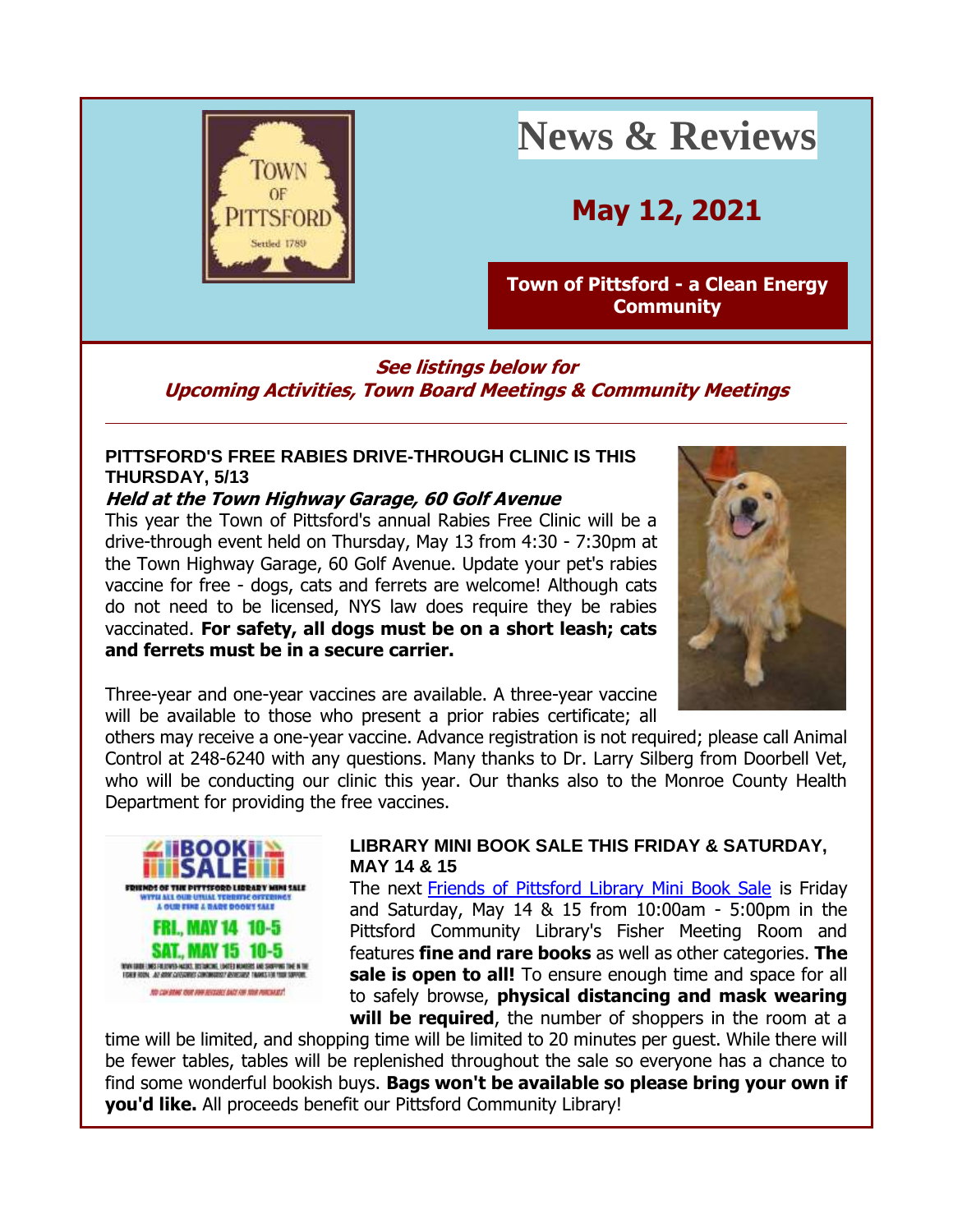### **ELECTRONICS RECYCLING & PAPER SHREDDING EVENT THIS SATURDAY, 5/15 Additional Appointments for Hazardous Waste**

**Collection No Longer Available at This Event**

The Town of Pittsford's annual [Electronics Recycling, Document](http://r20.rs6.net/tn.jsp?f=001O1Lm08_RKJCb6F1ZhWcH7nTxpScrpQ37GJOMbr4u9-fW5RaAwAEZwMGyUZVNbYymRpRJrCyBl9pf8VJ2hrmYPnV9POiK51UaoGASpJhMuK0ksVlnD2QuPA_bfyd0bX7NLXzciDo4F1P1Kn-kFm0i4yOIJeTzSW4-YiylA9fdTH0PYdLxhiruoYNiDl8xvwzpnhzhqo8mz9t3Gr8MoapdpveUtUdpmMrN&c=rHjRkhIWIakbYM0iyegcAGNFuX2OTQb9KXj8t4uWMV8DtkV81_bMKg==&ch=ie3LLoSIbjZxhonxklvSSGSz3c9Wd97dFL6ogjGZK3M1C3VKrlAKmw==&jrc=1)  [Shredding and appointment-only Household Hazardous Waste](http://r20.rs6.net/tn.jsp?f=001O1Lm08_RKJCb6F1ZhWcH7nTxpScrpQ37GJOMbr4u9-fW5RaAwAEZwMGyUZVNbYymRpRJrCyBl9pf8VJ2hrmYPnV9POiK51UaoGASpJhMuK0ksVlnD2QuPA_bfyd0bX7NLXzciDo4F1P1Kn-kFm0i4yOIJeTzSW4-YiylA9fdTH0PYdLxhiruoYNiDl8xvwzpnhzhqo8mz9t3Gr8MoapdpveUtUdpmMrN&c=rHjRkhIWIakbYM0iyegcAGNFuX2OTQb9KXj8t4uWMV8DtkV81_bMKg==&ch=ie3LLoSIbjZxhonxklvSSGSz3c9Wd97dFL6ogjGZK3M1C3VKrlAKmw==&jrc=1)  [\(HHW\) collection event](http://r20.rs6.net/tn.jsp?f=001O1Lm08_RKJCb6F1ZhWcH7nTxpScrpQ37GJOMbr4u9-fW5RaAwAEZwMGyUZVNbYymRpRJrCyBl9pf8VJ2hrmYPnV9POiK51UaoGASpJhMuK0ksVlnD2QuPA_bfyd0bX7NLXzciDo4F1P1Kn-kFm0i4yOIJeTzSW4-YiylA9fdTH0PYdLxhiruoYNiDl8xvwzpnhzhqo8mz9t3Gr8MoapdpveUtUdpmMrN&c=rHjRkhIWIakbYM0iyegcAGNFuX2OTQb9KXj8t4uWMV8DtkV81_bMKg==&ch=ie3LLoSIbjZxhonxklvSSGSz3c9Wd97dFL6ogjGZK3M1C3VKrlAKmw==&jrc=1) held in collaboration with the Town of Perinton is this Saturday, May 15 at the Perinton Highway Garage, 100 Cobb's Lane, from 7:45am to 12:00pm. PLEASE NOTE: **additional appointments for Household Hazardous Waste disposal are no longer available** for this event.



Electronics recycling and certified document shredding (residential only) will be available at no charge. **An appointment is NOT necessary for electronics recycling and/or document shredding.** Those interested in other Household Hazardous Waste drop off opportunities can visit the Monroe County's ecopark website at [www.monroecounty.gov/ecopark](http://r20.rs6.net/tn.jsp?f=001O1Lm08_RKJCb6F1ZhWcH7nTxpScrpQ37GJOMbr4u9-fW5RaAwAEZwG2Yss96RJvBjIwkO0m1kSOq2-cSeQEeXB5XhBuctA2oMVJeKwiVqEFKxfDA_sIyCmuMLFkioShLpgqV7q_k7RpA64rmJbpO21k_uX_tg4en&c=rHjRkhIWIakbYM0iyegcAGNFuX2OTQb9KXj8t4uWMV8DtkV81_bMKg==&ch=ie3LLoSIbjZxhonxklvSSGSz3c9Wd97dFL6ogjGZK3M1C3VKrlAKmw==&jrc=1) for upcoming collection events and to make an appointment.



### **IN APPRECIATION: NATIONAL POLICE WEEK, PEACE OFFICERS MEMORIAL DAY IS SATURDAY**

This week is National Police Week (May 9 - 15) and this Saturday is Peace Officers Memorial Day. It is a time to recognize those who protect and serve our community with integrity, courage and dedication. It is a time to remember

and honor those who lost their lives in the line of duty. It is a time to thank them all for their service. Our deep gratitude to Monroe County Sheriff's Office Zone A Commander Captain Scott Alberti and to all of the deputies and civilian support staff who respond to our community needs and help to keep Pittsford safe.

### **BLOOD DRIVE AT THE LIBRARY THIS TUESDAY, 5/18**

The Town of Pittsford will host a Red Cross blood drive this Tuesday, May 18 from 9:00am – 2:00pm at the Pittsford Community Library in the Fisher Meeting Room. The Library is located at 24 State Street in the Village of Pittsford.

Donors can schedule an appointment by calling 1-800-RED CROSS (1- 800-733-2767) or using this [online registration link.](http://r20.rs6.net/tn.jsp?f=001O1Lm08_RKJCb6F1ZhWcH7nTxpScrpQ37GJOMbr4u9-fW5RaAwAEZwNlutTPbwJ-yUhrQwW_3myLHLGAj8seG4o5BfSJ3_01yeQi6XB0wKurgQNhcDN5zxJKJAzuOY5ieZ37rW8FnCUBn-sD5-R092f_5m4RDbT4hjwr14n4HEwrZMBnMglu-ITAkV12jJYNbOXzpqqYbfXsmDN1rUwxBfyERaIJQRCBgbnWsmop0uLs=&c=rHjRkhIWIakbYM0iyegcAGNFuX2OTQb9KXj8t4uWMV8DtkV81_bMKg==&ch=ie3LLoSIbjZxhonxklvSSGSz3c9Wd97dFL6ogjGZK3M1C3VKrlAKmw==&jrc=1) **Please schedule an appointment prior to your arrival to help ensure we can safely manage the flow of donors.**



**The Red Cross will be following all COVID-19 guidelines during the blood drive**; additional precautions in place include physical distancing protocols, face coverings, health screenings and enhanced cleaning procedures. Enhanced safety practices include:

 **Pre-Donation Donor Temperature Screening** - all donors must have their temperature taken onsite before entering the blood drive; those with a temperature greater than 99.5°F will be asked to donate at another time and will not enter.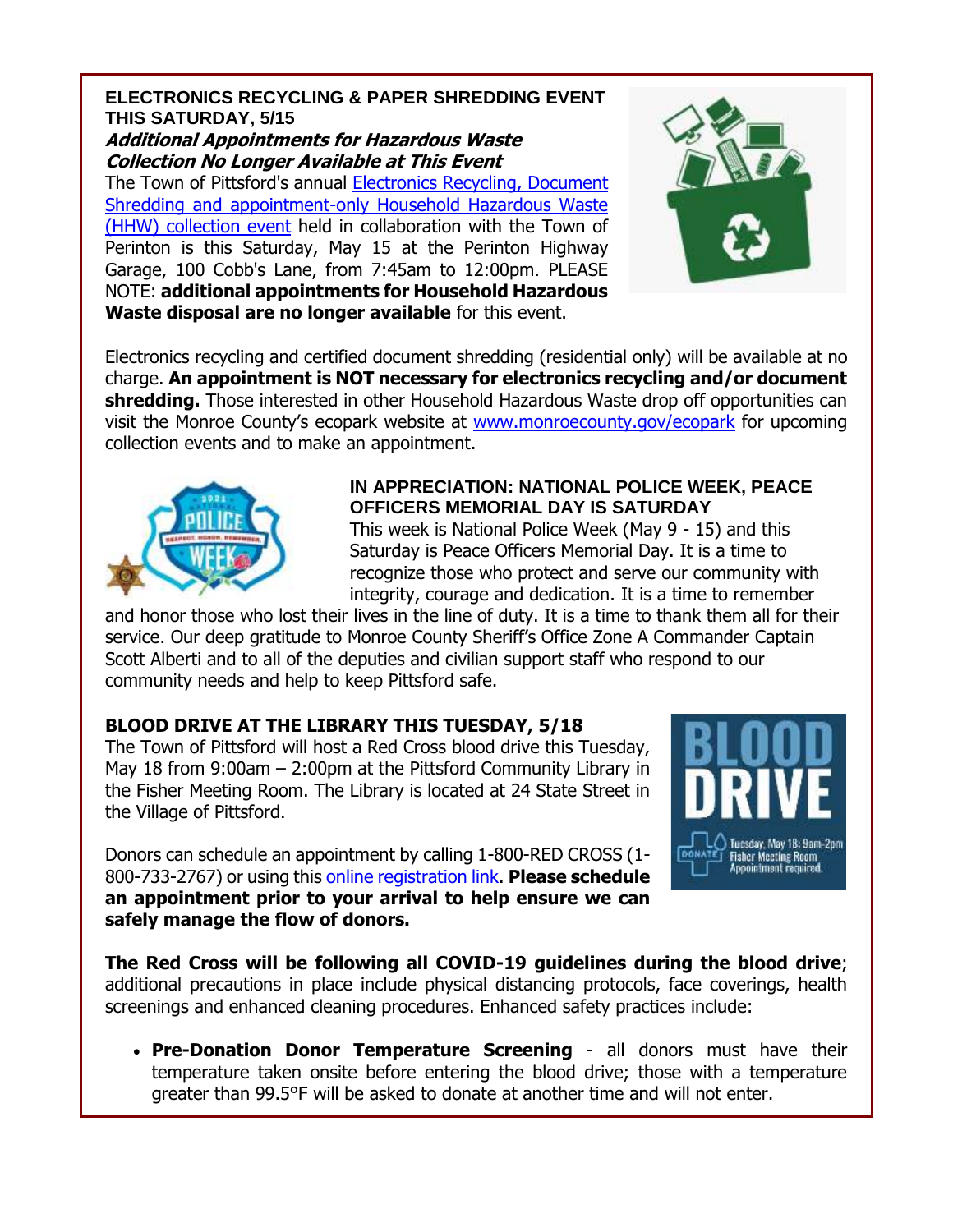- **Masks** all donors, staff and volunteers are required to wear masks; those without a mask will be provided with one.
- **Enhanced Disinfecting** hand sanitizer will be available in multiple areas and donor beds will be sanitized between every donor.
- **All staff will be screened** for temperature and symptoms before working; staff will wear gloves throughout entire blood drive, changing gloves between every donor.

Donors can save time using the RapidPass registration process. Just visit [www.redcrossblood.org/RapidPass](http://r20.rs6.net/tn.jsp?f=001O1Lm08_RKJCb6F1ZhWcH7nTxpScrpQ37GJOMbr4u9-fW5RaAwAEZwEDdgTLIo7y5Zv1XoAqjsshR9visYuckIfBKcUTGPAFm9vegXrTIJG2ZqA-y8iKVrsYoNofU2_u3iWNZNJCTKjo4AzG_UTb9dAKpetQYpzWe1NLN2GipDpY=&c=rHjRkhIWIakbYM0iyegcAGNFuX2OTQb9KXj8t4uWMV8DtkV81_bMKg==&ch=ie3LLoSIbjZxhonxklvSSGSz3c9Wd97dFL6ogjGZK3M1C3VKrlAKmw==&jrc=1) on the day of your scheduled donation, read the information, answer the questions, then print or email yourself the pass.

Donating blood is a simple thing to do, but it can make a big difference in the lives of others. **Current natural disasters and the complexities of COVID-19 mean your help is needed now more than ever.** The Red Cross has the ability to move blood around the country to wherever, and whenever, it is needed most. **All blood, platelet and plasma donations will be tested for COVID-19 antibodies as well.** The test may indicate if the donor's immune system has produced antibodies to this coronavirus, regardless of whether they developed symptoms.

As we continue to navigate this pandemic, blood donations remain essential to the health of our communities. The Red Cross needs the ongoing support of blood donors and blood drive hosts to ensure blood products are available for patients battling disease and facing the unexpected. If you are eligible and feeling well, please make an appointment today to give by using the Red Cross Blood Donor App, visiting [RedCrossBlood.org](http://r20.rs6.net/tn.jsp?f=001O1Lm08_RKJCb6F1ZhWcH7nTxpScrpQ37GJOMbr4u9-fW5RaAwAEZwKfjOkhOZ8JNAp4JZZiySyeJpI0Q-VBEyQyp-eaQurgw-o3bb4Y6dMmIChs_NmOtovuol1pWNiq92zaW4H_vR-WHYsrT7oGc3Q==&c=rHjRkhIWIakbYM0iyegcAGNFuX2OTQb9KXj8t4uWMV8DtkV81_bMKg==&ch=ie3LLoSIbjZxhonxklvSSGSz3c9Wd97dFL6ogjGZK3M1C3VKrlAKmw==&jrc=1) or calling 800-RED-CROSS

### **"PLANTING A RAINBOW" STORY WALK THIS WEEK Display will be up at Community Center Through Saturday**

The time is right for a colorful story come to life – and some crafty fun! Stop by the Spiegel Pittsford Community Center this week, through Saturday, May 15 and take a stroll through our **"Planting a Rainbow" story walk in the Community** 



**Center field**. Follow the story of a mother and daughter in their

backyard as they plant bulbs, seeds, and seedlings and nurture their growth into flowers. This delightful story will inspire those of all ages to take a closer look at the natural world and maybe even to start a garden of their own!

Participants are asked to follow physical distancing guidelines and bring a face mask to wear when within 6 feet of those outside of their group.

Once you have completed the walk, stop at the Community Center front desk and pick up a **themed craft pack to take home**! Craft packs are available Monday through Friday from 8:00am – 6:00pm and Saturdays from 10:00am – 5:00pm.

The Spiegel Pittsford Community Center is located at 35 Lincoln Avenue. For more information about the event, call the Community Center at 248-6280.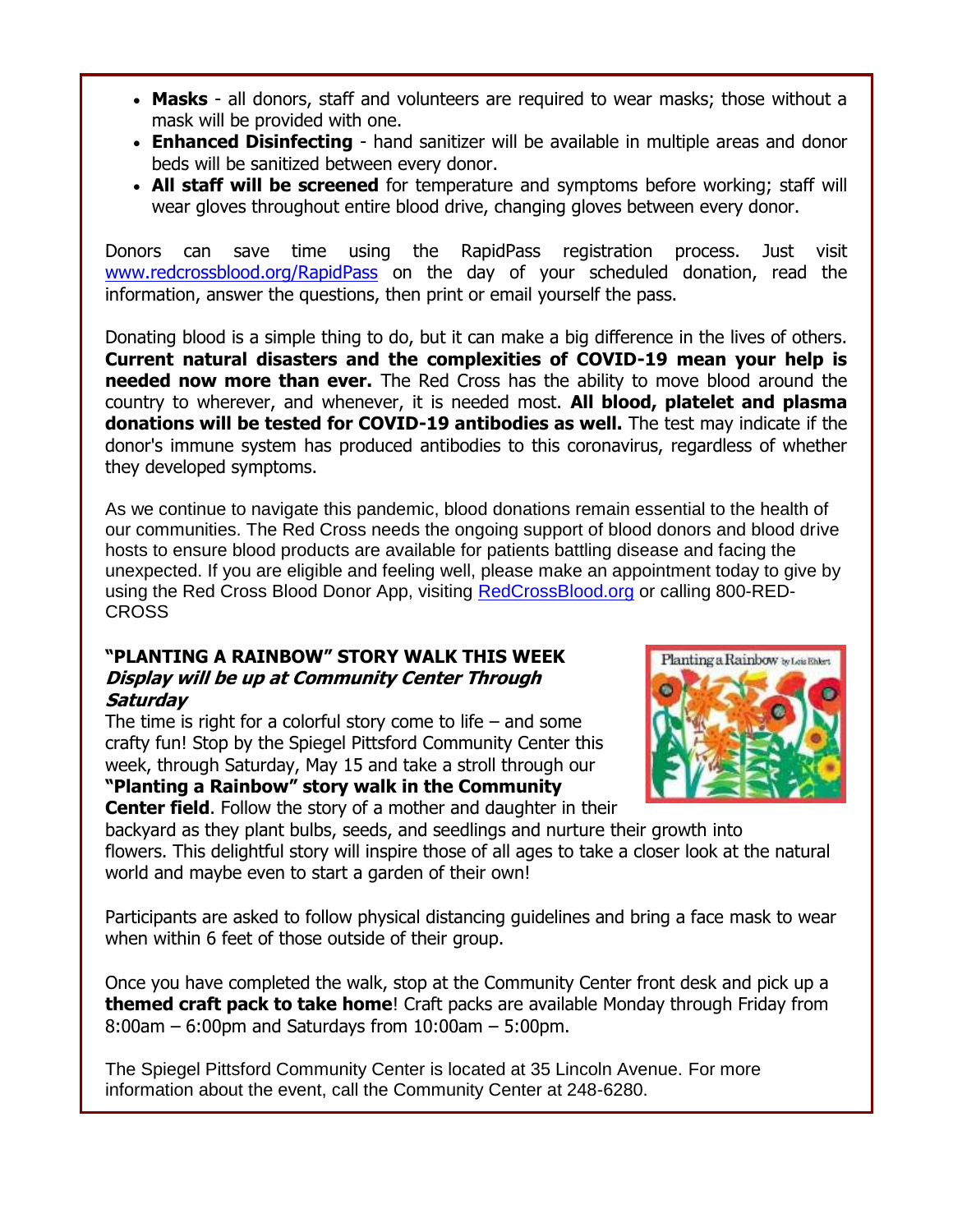

### **GRAB AND GO MEALS FOR SENIORS – PICK UP AT THE COMMUNITY CENTER**

**Meals available Mondays, Wednesdays and Fridays.** Seniors "Grab and Go" meals at the Spiegel Pittsford Community Center are available three days a week – on Mondays, Wednesdays and Fridays. This convenient pickup lunch program

for seniors is provided by the Monroe County Office of the Aging. Meals are offered to anyone age 60 or over at a suggested contribution of \$3.50 each and **must be reserved in advance**. Pick up is at the bus loop behind the Community Center. For more information, and to order, call our Senior Programs office at 248-6235. The Spiegel Pittsford Community Center is located at 35 Lincoln Avenue.



### **SCHOOL BUDGET VOTE AND BOARD ELECTION IS THIS TUESDAY, MAY 18**

The Pittsford Central School District 2021-2022 School Budget Vote and Board Election is this Tuesday, May 18 at Barker Road Middle School. For more information about the Budget Vote and Board Election, view the [budget newsletter here.](http://r20.rs6.net/tn.jsp?f=001O1Lm08_RKJCb6F1ZhWcH7nTxpScrpQ37GJOMbr4u9-fW5RaAwAEZwDVzJARpnjNfEl3YzUW7DYEP3XHDcqPqiaRWwqfBESxxP2MU-x_XLQPlcfde1jZpq7J--l3gJUA6om7fF0yaYYsvVxiQ5CjruO2kgBEqFZQaYMb8GXRUeTizKBmX4zNsx8PaD42taWp8p_vGPtX4C5FmEYtCUHf5UCG6mHNeMLL2SFmkAGbiD9xxufIjk5-1EQzY-8RdIJ7PqvwDHwTJD0g=&c=rHjRkhIWIakbYM0iyegcAGNFuX2OTQb9KXj8t4uWMV8DtkV81_bMKg==&ch=ie3LLoSIbjZxhonxklvSSGSz3c9Wd97dFL6ogjGZK3M1C3VKrlAKmw==&jrc=1) The proposed budget is within the NYS Tax Cap and preserves current

programming. Six candidates are running for three open School Board seats.

In-person voting will take place at the Barker Road Middle School gymnasium from 7:00am – 9:00pm. Voter identification is required. Qualified voters must present identification and proof of residency (NYS driver's license, NYS non-driver identification card, utility bill, or voter registration card). A qualified voter must be a U.S. Citizen, resident of the Pittsford Central School District for at least 30 days prior to the election, and 18 years of age or older.

Please remember that COVID-19 protocols at the polling site may result in a line forming outside, however, the District will do its best to make the process as quick and efficient as possible. Please plan accordingly for weather in the event the gymnasium is at full capacity when you arrive. Peak voting hours are typically between 7:00 – 9:00am and 4:00 – 6:00pm. Voters are encouraged to arrive at off-peak times to avoid crowds and lines forming.

COVID-19 protocols will include six feet of social distancing, wearing masks and selfscreening for COVID-19 symptoms.

**PITTSFORD ROTARY "CHEERS" AUCTION MAY 20 - 26** The Rotary Club of Pittsford's online Cheers! Auction goes live May 20, offering a wide variety of wine, spirits and other winning items to raise funds for the numerous community organizations the club supports. The public is invited to register now and preview the list of items by visiting [PittsfordRotaryClub.org/Auction](http://r20.rs6.net/tn.jsp?f=001O1Lm08_RKJCb6F1ZhWcH7nTxpScrpQ37GJOMbr4u9-fW5RaAwAEZwDVzJARpnjNfW7b3mOoeSHIIM7VaFTO0OM0gbQT76TTT79n1SztkFUwIIginLX4eZ1WcXQOGxqxcaXymRJUKisUo3FnnFrH245s2EsxRgesyp12DehSf1zA=&c=rHjRkhIWIakbYM0iyegcAGNFuX2OTQb9KXj8t4uWMV8DtkV81_bMKg==&ch=ie3LLoSIbjZxhonxklvSSGSz3c9Wd97dFL6ogjGZK3M1C3VKrlAKmw==&jrc=1) and clicking on the preview link.



"The pandemic forced us to cancel our annual 'A Taste of Pittsford' fundraiser this year, and we're conducting this online auction in its place so the community organizations we support may continue to benefit at the highest possible level," said Pittsford Rotarian Jim Murphy, coordinator of the event for the club. "We're offering some of the finest wines and distilled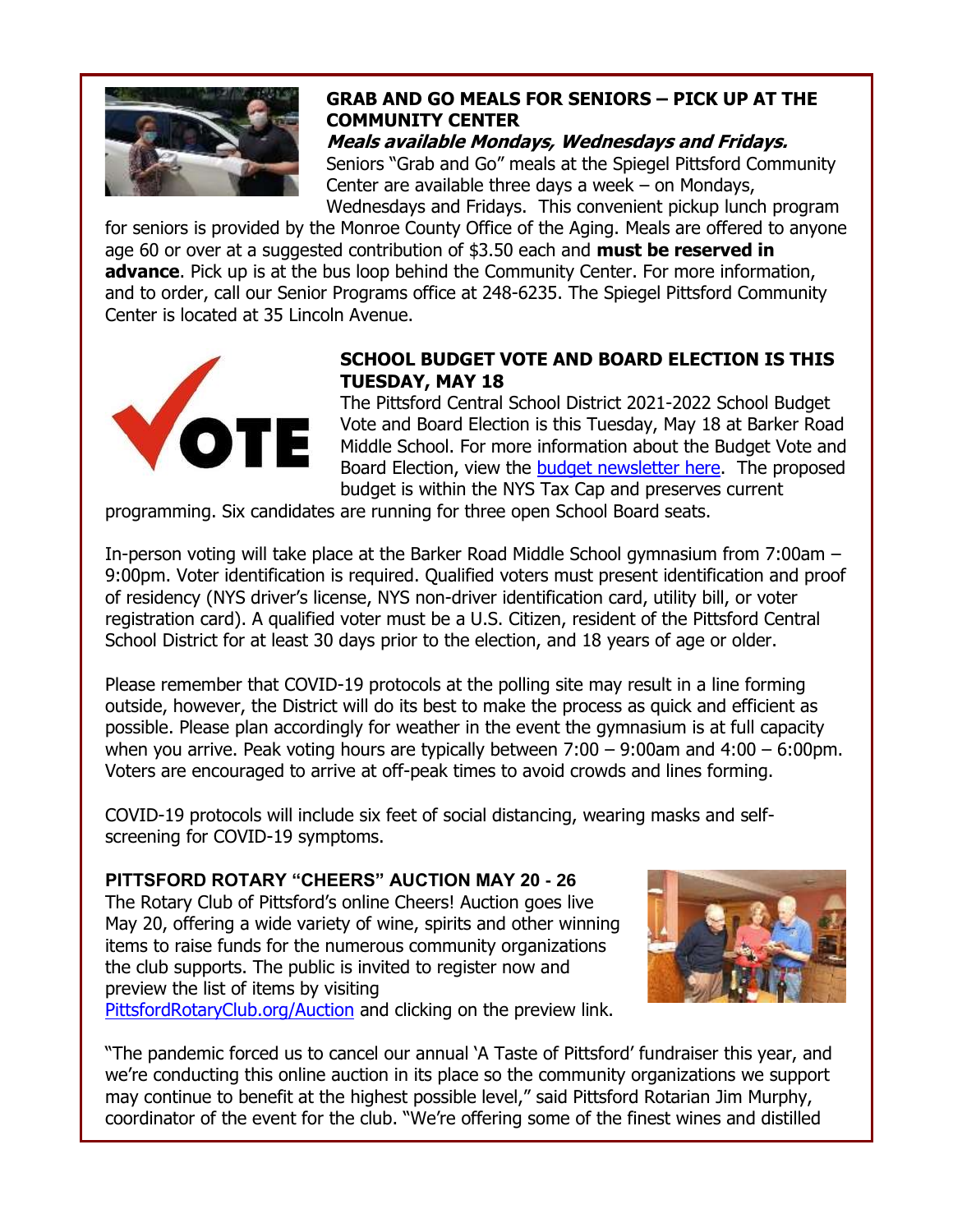spirits from around the world for auction in addition to exceptional other items. The European wines are excellent and rarely available in the U.S."

All of the wines and spirits in the auction have won a medal in competition hosted by the Raise-A-Glass Foundation, which has donated unopened bottles to the club from competitions. Top winners are marked with gold and platinum medals. All others have won either a silver or bronze.

Auction bidding begins May 20 at 8:00am and ends May 26 at 9:00pm. Winning items will be available for pickup for the two days following the event.

To donate an item or experience for the auction, contact Jim Murphy at 585-450-7262 or [jfpmurphy8@gmail.com.](mailto:jfpmurphy8@gmail.com)

### **TOWN AND VILLAGE TO HOST SCHOEN PLACE COMMUNITY CLEAN UP DAY ON MAY 22**

The Town of Pittsford and Pittsford Village, in collaboration with Pittsford Rotary, are hosting a Community Clean Up Day along Schoen Place on Saturday, May 22. Community participation is welcome! If you'd like to help out, meet the clean up group at 9:30am by the new pavilion currently under construction in Schoen Place. Trash bags and gloves will be provided.

### **REMINDERS**

### **DANCES OF INDIA ONLINE LIBRARY PROGRAM MAY 13**

Join the teaching artists of Ajna Dance Company as they introduce you to Indian culture through dance and music. Learn about and try different styles of dance that come from the diverse country that is India. After you watch and learn, be ready to get up and dance! The program is offered online on Thursday, May 13 from  $6:30 - 7:30$ pm and is suitable for all ages.

The programs is free but registration is required to receive the Zoom link; the Zoom link will be sent the day of the



program. [Register online for Dances of India](http://r20.rs6.net/tn.jsp?f=001O1Lm08_RKJCb6F1ZhWcH7nTxpScrpQ37GJOMbr4u9-fW5RaAwAEZwKNnPXRNqaFLzU3RmHiSCQj-e2PIGGlRwI6f0v2Dbhb6aVw_skByVOIC1YQo9RZ-MctI1Ch96QFy_SnUnOWrJKe5f7PdBv5DGRCmQXBj5YqgH9X2bSDkHQ0Gx8RU1vJJPw==&c=rHjRkhIWIakbYM0iyegcAGNFuX2OTQb9KXj8t4uWMV8DtkV81_bMKg==&ch=ie3LLoSIbjZxhonxklvSSGSz3c9Wd97dFL6ogjGZK3M1C3VKrlAKmw==&jrc=1) via the Library Program Calendar or visit [https://www.townofpittsford.org/home-library](http://https/www.townofpittsford.org/home-library) and use the Library Program Registration link.

The Pittsford Community Library is located at 24 State Street. To learn more about upcoming Library programs, visit the [Library's online program calendar](http://r20.rs6.net/tn.jsp?f=001O1Lm08_RKJCb6F1ZhWcH7nTxpScrpQ37GJOMbr4u9-fW5RaAwAEZwINV_3wl04AP2RIPWKdfdBWn_Iehp0h7wJtE_t1avofayBr3HpLbqxx-xLLDTxHs1QiUI3xjh5F1600F1njOBW0NzdSFglfCcrILRrBvzLlIdsQeGyNr0Foy512zW2VEOhngKHCrvnd_Q-oOvmPHKKMgaVYkFGkhwOxg9J8X6fDUeXl6C1YU5UbFNb6b4wk8JvHDRz4sFM2tW8q2l1wWe0Y=&c=rHjRkhIWIakbYM0iyegcAGNFuX2OTQb9KXj8t4uWMV8DtkV81_bMKg==&ch=ie3LLoSIbjZxhonxklvSSGSz3c9Wd97dFL6ogjGZK3M1C3VKrlAKmw==&jrc=1). For complete Library information, including hours of operation, visit [https://www.townofpittsford.org/home-library.](http://r20.rs6.net/tn.jsp?f=001O1Lm08_RKJCb6F1ZhWcH7nTxpScrpQ37GJOMbr4u9-fW5RaAwAEZwHDF_88pRFM5XihsnFao3pizr3m_Xomx73uKhokvUKmjVYo44qEbhozJVbetJVkdeYKxHI7CEUwMChZ1OmR-rSVrYtSlOri_HtHxpDZwFjX9gjNQM7v3Ks4=&c=rHjRkhIWIakbYM0iyegcAGNFuX2OTQb9KXj8t4uWMV8DtkV81_bMKg==&ch=ie3LLoSIbjZxhonxklvSSGSz3c9Wd97dFL6ogjGZK3M1C3VKrlAKmw==&jrc=1)

### **ZONING CODE UPDATE: INPUT VIA ONLINE MAPPING TOOL EXTENDED TO 5/24**

Public participation is critical to our Zoning Code Update – so we've extended the deadline for the online mapping tool to May 24 to ensure ample time for residents to use this easy and effective way to comment on Zoning changes.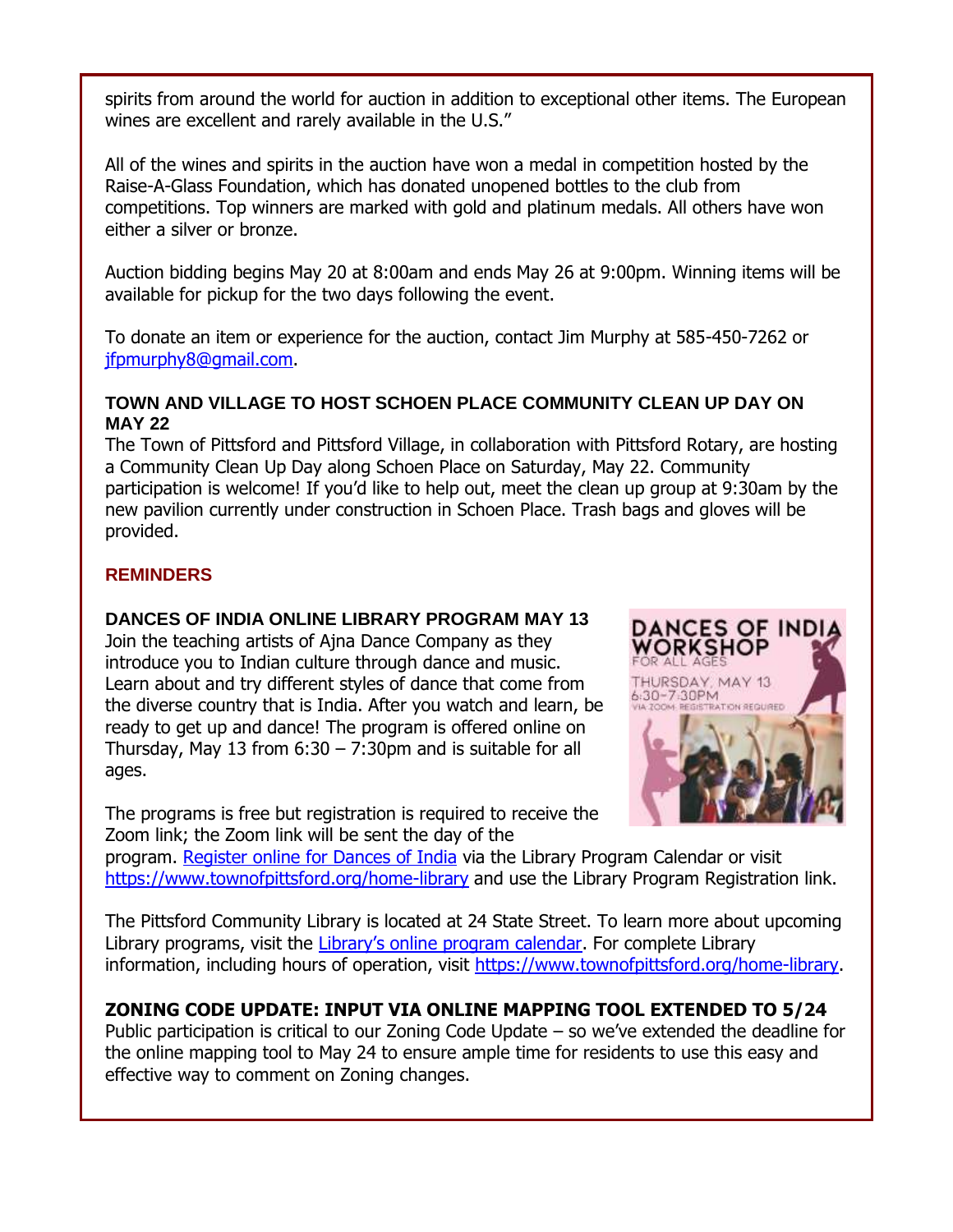Current pandemic protocols prevent traditional in-person workshops at this time but **the Interactive Mapping Tool on our Zoning Code Update website provides a virtual workshop that's open 24 hours a day, seven days a week**. To offer additional time for comments from the public, access to the mapping tool has been extended through May 24.

**For an easy way to let us know your thoughts** about how and where to implement zoning changes that will best meet the needs defined in our Comprehensive Plan and Active Transportation Plan, use the Interactive Mapping Tool. [Find tips for using our Interactive](http://r20.rs6.net/tn.jsp?f=001O1Lm08_RKJCb6F1ZhWcH7nTxpScrpQ37GJOMbr4u9-fW5RaAwAEZwKtoMHnmYPUaGfXnis9ANW0qBviJsSmPTHjoWiXC_PPAgZ9DmtT-ueZNkuBRVtLrmtcG195fYQV9lZcTjvnCVfMy0uluLHJMOc-6iC8T-bVG1u1rfLrcoAfBVeZNOwlCn7Kn-WHisurkYiUVy-5IIVM1jIz7dZqrwALeib0IYH9wPI3QIoiRrKLlX5WZJM5raw==&c=rHjRkhIWIakbYM0iyegcAGNFuX2OTQb9KXj8t4uWMV8DtkV81_bMKg==&ch=ie3LLoSIbjZxhonxklvSSGSz3c9Wd97dFL6ogjGZK3M1C3VKrlAKmw==&jrc=1)  [Mapping Tool here.](http://r20.rs6.net/tn.jsp?f=001O1Lm08_RKJCb6F1ZhWcH7nTxpScrpQ37GJOMbr4u9-fW5RaAwAEZwKtoMHnmYPUaGfXnis9ANW0qBviJsSmPTHjoWiXC_PPAgZ9DmtT-ueZNkuBRVtLrmtcG195fYQV9lZcTjvnCVfMy0uluLHJMOc-6iC8T-bVG1u1rfLrcoAfBVeZNOwlCn7Kn-WHisurkYiUVy-5IIVM1jIz7dZqrwALeib0IYH9wPI3QIoiRrKLlX5WZJM5raw==&c=rHjRkhIWIakbYM0iyegcAGNFuX2OTQb9KXj8t4uWMV8DtkV81_bMKg==&ch=ie3LLoSIbjZxhonxklvSSGSz3c9Wd97dFL6ogjGZK3M1C3VKrlAKmw==&jrc=1)

### **The Pittsford Zoning Code Update Interactive Mapping Tool, and details about how to use it, can be found at** [www.townofpittsford.org/zoningupdate/mapcomments.](http://r20.rs6.net/tn.jsp?f=001O1Lm08_RKJCb6F1ZhWcH7nTxpScrpQ37GJOMbr4u9-fW5RaAwAEZwMM8iNE3MV2n6p4w9jgiX6o2a2gEFf3eFhqBt6quG6j3YVjBoRlijThKfLZypKOwEon6QlllzZffzYdrXA_5NvMnqVPnvCuZxGKYGh0fb3WUGQi0e2fHlz8UzqbxLmal8vsA6pE12HxY&c=rHjRkhIWIakbYM0iyegcAGNFuX2OTQb9KXj8t4uWMV8DtkV81_bMKg==&ch=ie3LLoSIbjZxhonxklvSSGSz3c9Wd97dFL6ogjGZK3M1C3VKrlAKmw==&jrc=1)

Learn more about the Zoning Code Update and find links to the Town's Comprehensive Plan, Active Transportation Plan, current Zoning Code, and other informational materials, on the **Zoning Code Update website** at [www.townofpittsford.org/zoningupdate.](http://r20.rs6.net/tn.jsp?f=001O1Lm08_RKJCb6F1ZhWcH7nTxpScrpQ37GJOMbr4u9-fW5RaAwAEZwDVzJARpnjNfE_Hmqn-fz2mc06WNmB702-XPhawdxU_ftl9qBnYW9lU14HzMUMRAQVmJTjJNc8JJiMboy6CXlRaZAAYwGlTGyebsy3oVWvfVCJLODYVKB2RLcciTleV31IIMxiCKfzeU2VeM3ejGWqCnp9OWgTLgA8x1kgpXAvNBa7akv6xRYxl30_Ft_hTeVcbltMmt6c5ThA9n0lPv90mU7jEB8UleA7VDwaTsMu-7KPaY_PLpdqEFbCftglr_riDkNNmAmDe4Cn590au7q0sYUIGw0NwLAIU1fcJ_m5yFkglIq16bvC5N3dAKseuP1ctFKe9UubxOYjyGwh2P0kicHr9-RKZfZVifeLs1FhVM7sZl3-LV7TT0gElnuDjm0uwbImErrR0CJBrZepxxXzOz7AN50BU53JJW0ytJtpVaR59WPAh52swxzdDEV7mdBW8yKW9neUU8Voofv9-VvUpN3kxjUfWLP5aaVwAP-NNvpBaiQx5ljeMa7e-nJxceTysOPXZL-CviJHBB1HisqMMrf8wV0DQsCFmmNxG2WIAQpEMabhO9vEsH9GzGU0j70YuuNgDWFwNux8ofLwrMbPimYae_Rz40uV841Frc53-i5epYRrUxLaRuQLuCLqkivuUHCWcAMfdp8lB8E7n64LMJ9ztjMONxnbgJiqViMhB9MK-0_QGRctDD3vE6VB_5ur7gTdpkzK7k44XpEqgieKX7VkM1lLGBACOlKLgL3CxsbkIZuhgaxIW_5yFsK6iYJvdxzif3RvdiNdI-A2Qk7V4=&c=rHjRkhIWIakbYM0iyegcAGNFuX2OTQb9KXj8t4uWMV8DtkV81_bMKg==&ch=ie3LLoSIbjZxhonxklvSSGSz3c9Wd97dFL6ogjGZK3M1C3VKrlAKmw==&jrc=1)

### **REMEMBRANCE POPPIES TO HONOR THE FALLEN – VIRTUAL POPPY DRIVE**

Memorial Day falls this year on May 31; it is a time to remember the servicemen and women who lost their lives during war-time service. This year, continued COVID-19 health safety and social distancing protocols will limit the Pittsford American Legion Rayson-Miller Post 899 inperson Remembrance Poppy sales and donation canisters. To ensure their continued support of veterans in need, the members of Rayson-Miller Post #899 are conducting a **virtual Remembrance Poppy Drive** via their Facebook page and website. Funds raised from the annual poppy sale go to benefit veterans who are disabled, homeless or in severe financial crisis due to circumstances beyond their control  $-100\%$  of the funds raised are used for these services; no funds are kept by the Rayson-Miller post.

Should you wish to make a donation in honor of our military members who made the ultimate sacrifice, you can donate via PayPal (no account needed, credit and debit cards accepted) by using the Poppy Donation graphic on the [www.RaysonMillerPost899.org](http://r20.rs6.net/tn.jsp?f=001O1Lm08_RKJCb6F1ZhWcH7nTxpScrpQ37GJOMbr4u9-fW5RaAwAEZwKnzcLrIQov_5zAqUIWA0ttybu_QfC2HICAgaw2arCuMmzRlGH1QURowYQjyzgRN0eMuIM-c9fj-AkcVzXREXBnfQcJowUhz0u8liPYofUsL&c=rHjRkhIWIakbYM0iyegcAGNFuX2OTQb9KXj8t4uWMV8DtkV81_bMKg==&ch=ie3LLoSIbjZxhonxklvSSGSz3c9Wd97dFL6ogjGZK3M1C3VKrlAKmw==&jrc=1) website or the Donate tab on the [Rayson-Miller Post 899 Facebook page.](http://r20.rs6.net/tn.jsp?f=001O1Lm08_RKJCb6F1ZhWcH7nTxpScrpQ37GJOMbr4u9-fW5RaAwAEZwFGBVegI8XibpEbTqqHKahhGeA6IciS0-VIJCMRlkc44__n9vfAj7YKwbnmv_gZk1uHzrQYo3mNW7siYFkZurtoq1Q7eGClYygwGJAfcZ2X69TOLp4nyHF-YY5GIxSlhIQ==&c=rHjRkhIWIakbYM0iyegcAGNFuX2OTQb9KXj8t4uWMV8DtkV81_bMKg==&ch=ie3LLoSIbjZxhonxklvSSGSz3c9Wd97dFL6ogjGZK3M1C3VKrlAKmw==&jrc=1) Donors will receive a link to a digital "I donated" poppy for online use. If you are able to, please consider supporting this unique way to honor the memory of our fallen armed service members while helping veterans in need.

### **ASL INTERPRETER ALWAYS AVAILABLE AT TOWN BOARD MEETINGS**

The Town of Pittsford has an American Sign Language interpreter available at every Pittsford Town Board meeting, to interpret for those who need this service. Those who can't attend a Town Board meeting in person but are planning to watch the meeting's live stream can confirm their need for the interpreter by emailing [comments@townofpittsford.org.](mailto:comments@townofpittsford.org?subject=ASL%20interperter%20request%20for%20Town%20Board%20meeting) Requests can be made in advance or can be emailed through the first ten minutes of the meeting. An on-demand Town Board meeting video with closed captioning will be available within 48 hours of the meeting; visit [www.townofpittsford.org/home-channel12](http://r20.rs6.net/tn.jsp?f=001O1Lm08_RKJCb6F1ZhWcH7nTxpScrpQ37GJOMbr4u9-fW5RaAwAEZwBoPZKIxv81HfUTnltsZk-qR1W4kAikUlDnVTZEDF_1WW27r8BVMIUCixZ0n6Kx8gfFIU-SVyhzSDMujQ7qkyAwcX7TusKPaEQFuSbap4fuylfu4PlnTUsU=&c=rHjRkhIWIakbYM0iyegcAGNFuX2OTQb9KXj8t4uWMV8DtkV81_bMKg==&ch=ie3LLoSIbjZxhonxklvSSGSz3c9Wd97dFL6ogjGZK3M1C3VKrlAKmw==&jrc=1) and use the On-Demand links to view previously recorded meetings.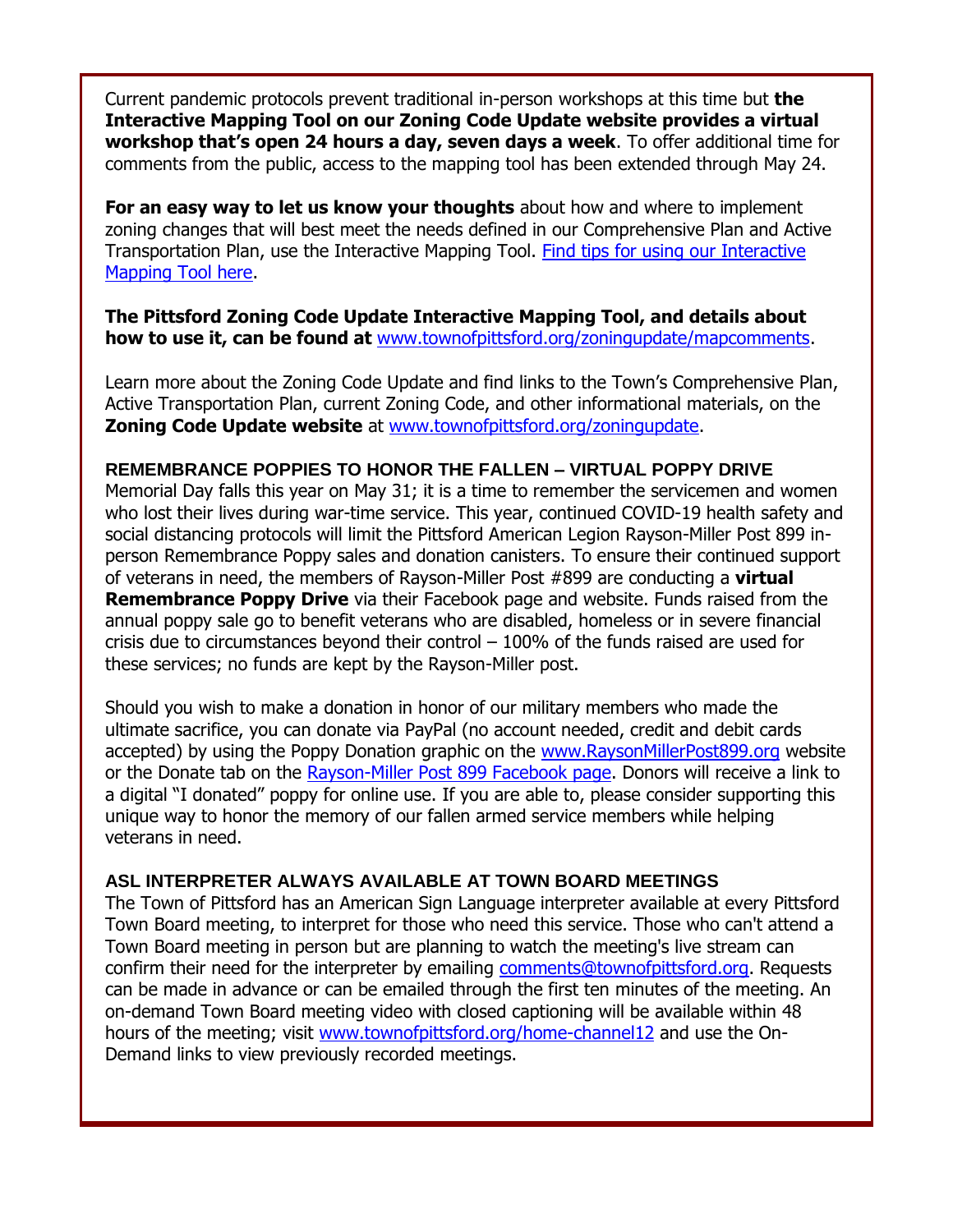### **UPCOMING COMMUNITY ACTIVITIES IN PITTSFORD**

- **"Planting a Rainbow" Story Walk**, May 10-15, Spiegel Pittsford Community Center field, 35 Lincoln Avenue; stop by the Community Center front desk after completing the walk to pick up a themed craft pack to take home; free and open to the public. Physical distancing and face masks required when in contact with others outside of your group.
- [Pittsford Free Rabies Drive-Through Clinic,](http://r20.rs6.net/tn.jsp?f=001O1Lm08_RKJCb6F1ZhWcH7nTxpScrpQ37GJOMbr4u9-fW5RaAwAEZwFP7bi3mPZzSxQzpcpWiX-U5qtIbxBDbXJQ7Rkkx78Dja6zBOfrY4fJDXR5W3j9Xg9y68z3KrJvMrkmM1deNSvod0sHJ90WdUSkptzUJE9VRxBnPpR-67eRyIm6yfhQAW7SHwtaCbUecfEijckeC7jFFLFSK3lJwev87VR-sqLPb&c=rHjRkhIWIakbYM0iyegcAGNFuX2OTQb9KXj8t4uWMV8DtkV81_bMKg==&ch=ie3LLoSIbjZxhonxklvSSGSz3c9Wd97dFL6ogjGZK3M1C3VKrlAKmw==&jrc=1) Thursday, 5/13, 4:30-7:30pm, Pittsford Town Highway Garage, 60 Golf Avenue; update your pet's rabies vaccine for free – dogs, cats, and ferrets are welcome, dogs must be on a short leash, cats and ferrets must be in a secure carrier; no appointment needed, call Pittsford Animal Control at 248-6240 with any questions.
- [Friends of Pittsford Library Mini Book Sale,](http://r20.rs6.net/tn.jsp?f=001O1Lm08_RKJCb6F1ZhWcH7nTxpScrpQ37GJOMbr4u9-fW5RaAwAEZwB4fsDuUQ2Rxgr0rlGckgrpwrhQvL4tGsXn6QZhVhI2rVgPsR4Fu2U3KKVoU9h39r8vY6t6ZvyyCfmJ-V95ZkRjJEH0TtzA6VofwRJOft9Nn&c=rHjRkhIWIakbYM0iyegcAGNFuX2OTQb9KXj8t4uWMV8DtkV81_bMKg==&ch=ie3LLoSIbjZxhonxklvSSGSz3c9Wd97dFL6ogjGZK3M1C3VKrlAKmw==&jrc=1) Friday and Saturday, May 14 & 15, 10:00am – 5:00pm, Fisher Meeting Room, Pittsford Community Library, 24 State Street, sale is open to all; please note to ensure enough time and space to safely browse, physical distancing and mask wearing required, the number of shoppers in the room at a time will be limited, shopping time will be limited to 20 minutes per guest, bags not available – please bring your own.
- [Household Hazardous Waste/e-Recycling/Document Shredding event,](http://r20.rs6.net/tn.jsp?f=001O1Lm08_RKJCb6F1ZhWcH7nTxpScrpQ37GJOMbr4u9-fW5RaAwAEZwMGyUZVNbYymRpRJrCyBl9pf8VJ2hrmYPnV9POiK51UaoGASpJhMuK0ksVlnD2QuPA_bfyd0bX7NLXzciDo4F1P1Kn-kFm0i4yOIJeTzSW4-YiylA9fdTH0PYdLxhiruoYNiDl8xvwzpnhzhqo8mz9t3Gr8MoapdpveUtUdpmMrN&c=rHjRkhIWIakbYM0iyegcAGNFuX2OTQb9KXj8t4uWMV8DtkV81_bMKg==&ch=ie3LLoSIbjZxhonxklvSSGSz3c9Wd97dFL6ogjGZK3M1C3VKrlAKmw==&jrc=1) Saturday, 5/15, 7:45am-12:00pm, Perinton Highway Garage, 100 Cobb's Lane. Additional appointments for hazardous waste disposal are no longer available, but electronics recycling and/or document shredding still available, no appointment needed; for HHW appointment at another site go online to [www.monroecounty.gov/ecopark.](http://r20.rs6.net/tn.jsp?f=001O1Lm08_RKJCb6F1ZhWcH7nTxpScrpQ37GJOMbr4u9-fW5RaAwAEZwKxfg9sCWRxmJ4gzj-PtLiIKOIv-waZPlSiln4ep9_ReLNBwJwO921e37DjYob43t_SnOyek_2jgYj8qSAGxqIwyjskRiFv4jete9OerYEsx&c=rHjRkhIWIakbYM0iyegcAGNFuX2OTQb9KXj8t4uWMV8DtkV81_bMKg==&ch=ie3LLoSIbjZxhonxklvSSGSz3c9Wd97dFL6ogjGZK3M1C3VKrlAKmw==&jrc=1) More information, including the list of hazardous materials and electronics accepted for collection, can be found [HERE.](http://r20.rs6.net/tn.jsp?f=001O1Lm08_RKJCb6F1ZhWcH7nTxpScrpQ37GJOMbr4u9-fW5RaAwAEZwMGyUZVNbYymRpRJrCyBl9pf8VJ2hrmYPnV9POiK51UaoGASpJhMuK0ksVlnD2QuPA_bfyd0bX7NLXzciDo4F1P1Kn-kFm0i4yOIJeTzSW4-YiylA9fdTH0PYdLxhiruoYNiDl8xvwzpnhzhqo8mz9t3Gr8MoapdpveUtUdpmMrN&c=rHjRkhIWIakbYM0iyegcAGNFuX2OTQb9KXj8t4uWMV8DtkV81_bMKg==&ch=ie3LLoSIbjZxhonxklvSSGSz3c9Wd97dFL6ogjGZK3M1C3VKrlAKmw==&jrc=1)
- [School District Board Election & Budget Vote,](http://r20.rs6.net/tn.jsp?f=001O1Lm08_RKJCb6F1ZhWcH7nTxpScrpQ37GJOMbr4u9-fW5RaAwAEZwDVzJARpnjNfhYwpZtqPfWXewm7MN0Qqqr2YzkBo3DMt_oINKVdKb3B30jeFxQOKWdGw-N3Wp7aZsyHZ6YFPSXz-SPPXJ_-nnHUUD53ucZUe994mKzxuaaQeD3YijhAKzRvxwGhfE2JEzyP3XJxtDD9fu7TegzJ_WNXtX1D7Y5qmEsVkXcSom5MHLmV6mXsj2BlvLr65XKHwlLeLIqku-bQKm0twBmNxeeeXzRYyUGm9eoDyAPHGWz5vz2z9vCSIiJ_giuKKrJR5IgZ3rntGFhGWx-E-qaYFLMhO8en8syjpyKOsqx5OD_AL82yDIJFjYi5kbb8qYVxz0V9V3fkp05A=&c=rHjRkhIWIakbYM0iyegcAGNFuX2OTQb9KXj8t4uWMV8DtkV81_bMKg==&ch=ie3LLoSIbjZxhonxklvSSGSz3c9Wd97dFL6ogjGZK3M1C3VKrlAKmw==&jrc=1) Tuesday, 5/18, 7:00am 9:00pm, Barker Road Middle School gymnasium, 75 Barker Road; COVID-19 mask use and physical distancing protocols required
- [Red Cross Blood Drive at Pittsford Community Library,](http://r20.rs6.net/tn.jsp?f=001O1Lm08_RKJCb6F1ZhWcH7nTxpScrpQ37GJOMbr4u9-fW5RaAwAEZwNlutTPbwJ-yUhrQwW_3myLHLGAj8seG4o5BfSJ3_01yeQi6XB0wKurgQNhcDN5zxJKJAzuOY5ieZ37rW8FnCUBn-sD5-R092f_5m4RDbT4hjwr14n4HEwrZMBnMglu-ITAkV12jJYNbOXzpqqYbfXsmDN1rUwxBfyERaIJQRCBgbnWsmop0uLs=&c=rHjRkhIWIakbYM0iyegcAGNFuX2OTQb9KXj8t4uWMV8DtkV81_bMKg==&ch=ie3LLoSIbjZxhonxklvSSGSz3c9Wd97dFL6ogjGZK3M1C3VKrlAKmw==&jrc=1) Tuesday, 5/18, 9:00am -2:00pm, Pittsford Community Library Fisher Meeting Room, 24 State Street; schedule [an appointment in advance using this online registration link](http://r20.rs6.net/tn.jsp?f=001O1Lm08_RKJCb6F1ZhWcH7nTxpScrpQ37GJOMbr4u9-fW5RaAwAEZwNlutTPbwJ-yUhrQwW_3myLHLGAj8seG4o5BfSJ3_01yeQi6XB0wKurgQNhcDN5zxJKJAzuOY5ieZ37rW8FnCUBn-sD5-R092f_5m4RDbT4hjwr14n4HEwrZMBnMglu-ITAkV12jJYNbOXzpqqYbfXsmDN1rUwxBfyERaIJQRCBgbnWsmop0uLs=&c=rHjRkhIWIakbYM0iyegcAGNFuX2OTQb9KXj8t4uWMV8DtkV81_bMKg==&ch=ie3LLoSIbjZxhonxklvSSGSz3c9Wd97dFL6ogjGZK3M1C3VKrlAKmw==&jrc=1) or call 1-800-RED CROSS (1-800-733-2767); the Red Cross will be following all COVID-19 guidelines during the blood drive, for more information visit [www.redcrossblood.org.](http://www.redcrossblood.org/)
- [Pittsford Rotary "Cheers" Onlin](http://r20.rs6.net/tn.jsp?f=001O1Lm08_RKJCb6F1ZhWcH7nTxpScrpQ37GJOMbr4u9-fW5RaAwAEZwDVzJARpnjNfW7b3mOoeSHIIM7VaFTO0OM0gbQT76TTT79n1SztkFUwIIginLX4eZ1WcXQOGxqxcaXymRJUKisUo3FnnFrH245s2EsxRgesyp12DehSf1zA=&c=rHjRkhIWIakbYM0iyegcAGNFuX2OTQb9KXj8t4uWMV8DtkV81_bMKg==&ch=ie3LLoSIbjZxhonxklvSSGSz3c9Wd97dFL6ogjGZK3M1C3VKrlAKmw==&jrc=1)e Auction, May  $20 26$ , featuring a wide variety of award-winning wine, spirits and other winning items to raise funds for the numerous community organizations the club supports; auction bidding begins May 20 at 8:00am and ends May 26 at 9:00pm. Find details at [www.PittsfordRotaryClub.org/Auction.](http://r20.rs6.net/tn.jsp?f=001O1Lm08_RKJCb6F1ZhWcH7nTxpScrpQ37GJOMbr4u9-fW5RaAwAEZwDVzJARpnjNfW7b3mOoeSHIIM7VaFTO0OM0gbQT76TTT79n1SztkFUwIIginLX4eZ1WcXQOGxqxcaXymRJUKisUo3FnnFrH245s2EsxRgesyp12DehSf1zA=&c=rHjRkhIWIakbYM0iyegcAGNFuX2OTQb9KXj8t4uWMV8DtkV81_bMKg==&ch=ie3LLoSIbjZxhonxklvSSGSz3c9Wd97dFL6ogjGZK3M1C3VKrlAKmw==&jrc=1)
- **Community Clean Up along Schoen Place**, Saturday, May 22, 9:30am; interested volunteers should meet at the new Schoen Place pavilion currently under construction. The event is organized by the Town of Pittsford and Pittsford Village, in collaboration with Pittsford Rotary; trash bags and gloves will be provided.
- [Town of Pittsford Zoning Code Update](http://r20.rs6.net/tn.jsp?f=001O1Lm08_RKJCb6F1ZhWcH7nTxpScrpQ37GJOMbr4u9-fW5RaAwAEZwN77bzgVMlsTkxCiY4Cn9yGypOrjdGPJsmg8uV9qzrX4oYM-cpwWoVpTV71ZgZRLiBGNtfACx1pJv_lMkSUTrDkKc3MTjIWX1cRduZKUiNE6vVSeN5M-gmQ=&c=rHjRkhIWIakbYM0iyegcAGNFuX2OTQb9KXj8t4uWMV8DtkV81_bMKg==&ch=ie3LLoSIbjZxhonxklvSSGSz3c9Wd97dFL6ogjGZK3M1C3VKrlAKmw==&jrc=1) **comments made by Town of Pittsford stakeholders via interactive online mapping tool accepted through May 24**; access the mapping tool, the Comprehensive Plan, the Active Transportation Plan, the project timeline, a link to the Town's current Zoning Code, and other informational materials, on the **Zoning Code Update website** at [www.townofpittsford.org/zoningupdate.](http://r20.rs6.net/tn.jsp?f=001O1Lm08_RKJCb6F1ZhWcH7nTxpScrpQ37GJOMbr4u9-fW5RaAwAEZwN77bzgVMlsTkxCiY4Cn9yGypOrjdGPJsmg8uV9qzrX4oYM-cpwWoVpTV71ZgZRLiBGNtfACx1pJv_lMkSUTrDkKc3MTjIWX1cRduZKUiNE6vVSeN5M-gmQ=&c=rHjRkhIWIakbYM0iyegcAGNFuX2OTQb9KXj8t4uWMV8DtkV81_bMKg==&ch=ie3LLoSIbjZxhonxklvSSGSz3c9Wd97dFL6ogjGZK3M1C3VKrlAKmw==&jrc=1) Comments can also be made to [zoningupdate@townofpittsford.org](mailto:zoningupdate@townofpittsford.org) or mailed to Doug DeRue, Town of Pittsford, 11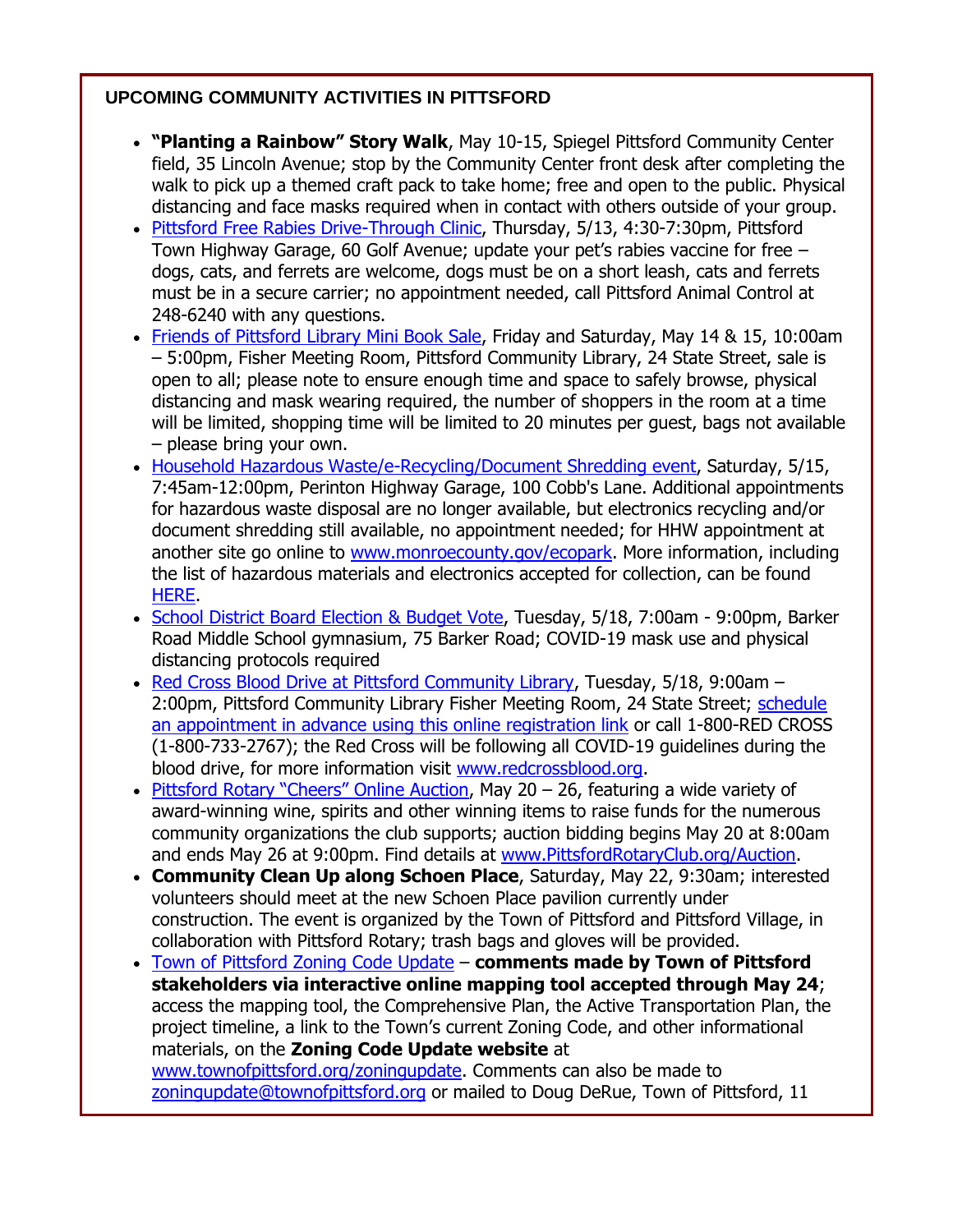South Main Street, Pittsford, NY 14534; please indicate whether you are a Town or Village resident.

• [American Legion Rayson-Miller Post 899 Virtual Poppy Drive](http://r20.rs6.net/tn.jsp?f=001O1Lm08_RKJCb6F1ZhWcH7nTxpScrpQ37GJOMbr4u9-fW5RaAwAEZwKnzcLrIQov_5zAqUIWA0ttybu_QfC2HICAgaw2arCuMmzRlGH1QURowYQjyzgRN0eMuIM-c9fj-AkcVzXREXBnfQcJowUhz0u8liPYofUsL&c=rHjRkhIWIakbYM0iyegcAGNFuX2OTQb9KXj8t4uWMV8DtkV81_bMKg==&ch=ie3LLoSIbjZxhonxklvSSGSz3c9Wd97dFL6ogjGZK3M1C3VKrlAKmw==&jrc=1) to honor fallen service members and raise funds to support veterans services, held throughout the month of May; visit [www.raysonmillerpost899.org](http://r20.rs6.net/tn.jsp?f=001O1Lm08_RKJCb6F1ZhWcH7nTxpScrpQ37GJOMbr4u9-fW5RaAwAEZwKnzcLrIQov_5zAqUIWA0ttybu_QfC2HICAgaw2arCuMmzRlGH1QURowYQjyzgRN0eMuIM-c9fj-AkcVzXREXBnfQcJowUhz0u8liPYofUsL&c=rHjRkhIWIakbYM0iyegcAGNFuX2OTQb9KXj8t4uWMV8DtkV81_bMKg==&ch=ie3LLoSIbjZxhonxklvSSGSz3c9Wd97dFL6ogjGZK3M1C3VKrlAKmw==&jrc=1) and click on the Poppy Donation graphic or use the Donate tab on the [Rayson-Miller Post 899 Facebook page.](http://r20.rs6.net/tn.jsp?f=001O1Lm08_RKJCb6F1ZhWcH7nTxpScrpQ37GJOMbr4u9-fW5RaAwAEZwFGBVegI8XibpEbTqqHKahhGeA6IciS0-VIJCMRlkc44__n9vfAj7YKwbnmv_gZk1uHzrQYo3mNW7siYFkZurtoq1Q7eGClYygwGJAfcZ2X69TOLp4nyHF-YY5GIxSlhIQ==&c=rHjRkhIWIakbYM0iyegcAGNFuX2OTQb9KXj8t4uWMV8DtkV81_bMKg==&ch=ie3LLoSIbjZxhonxklvSSGSz3c9Wd97dFL6ogjGZK3M1C3VKrlAKmw==&jrc=1)

### **TOWN OF PITTSFORD BOARD MEETINGS**

- **Pittsford Community Library Board**, Wednesday, 5/12, 7:00pm, ONLINE ACCESS via Zoom video conferencing; information for accessing and viewing the meeting can be found on page 2 of the meeting agenda; the meeting agenda is posted at least two days prior to the meeting on the Town website here: [www.townofpittsford.org/home](http://r20.rs6.net/tn.jsp?f=001O1Lm08_RKJCb6F1ZhWcH7nTxpScrpQ37GJOMbr4u9-fW5RaAwAEZwKu2xgKqAKT2gteT7smN05urw-I8B_e1yjuEkoV5h_HJZM0OPCc7ikzdLPLik5smIqFKeW5-INGNX9LLFin2f75oHWe4Jogwlh1ve1d2YR6e-P2QR79u26U=&c=rHjRkhIWIakbYM0iyegcAGNFuX2OTQb9KXj8t4uWMV8DtkV81_bMKg==&ch=ie3LLoSIbjZxhonxklvSSGSz3c9Wd97dFL6ogjGZK3M1C3VKrlAKmw==&jrc=1)[minutes](http://r20.rs6.net/tn.jsp?f=001O1Lm08_RKJCb6F1ZhWcH7nTxpScrpQ37GJOMbr4u9-fW5RaAwAEZwKu2xgKqAKT2gteT7smN05urw-I8B_e1yjuEkoV5h_HJZM0OPCc7ikzdLPLik5smIqFKeW5-INGNX9LLFin2f75oHWe4Jogwlh1ve1d2YR6e-P2QR79u26U=&c=rHjRkhIWIakbYM0iyegcAGNFuX2OTQb9KXj8t4uWMV8DtkV81_bMKg==&ch=ie3LLoSIbjZxhonxklvSSGSz3c9Wd97dFL6ogjGZK3M1C3VKrlAKmw==&jrc=1)
- **Design Review and Historic Preservation Board**, Thursday, 5/13, 6:00pm, ONLINE ACCESS via Zoom video conferencing; information for accessing and viewing the meeting can be found on page 2 of the meeting agenda; the meeting agenda is posted at least two days prior to the meeting on the Town website here: [www.townofpittsford.org/home-minutes](http://r20.rs6.net/tn.jsp?f=001O1Lm08_RKJCb6F1ZhWcH7nTxpScrpQ37GJOMbr4u9-fW5RaAwAEZwKu2xgKqAKT2gteT7smN05urw-I8B_e1yjuEkoV5h_HJZM0OPCc7ikzdLPLik5smIqFKeW5-INGNX9LLFin2f75oHWe4Jogwlh1ve1d2YR6e-P2QR79u26U=&c=rHjRkhIWIakbYM0iyegcAGNFuX2OTQb9KXj8t4uWMV8DtkV81_bMKg==&ch=ie3LLoSIbjZxhonxklvSSGSz3c9Wd97dFL6ogjGZK3M1C3VKrlAKmw==&jrc=1)
- **Parks and Recreation Board**, Thursday, 5/13, 6:30pm, Paul M. Spiegel Pittsford Community Center, Room 107, 35 Lincoln Avenue; COVID-19 mask use and physical distancing protocols required
- **Town Board Special Meeting**, Friday, 5/14, 8:00am, Pittsford Town Hall Public Meeting Room (lower level), 11 South Main Street, ASL interpretation provided, COVID-19 mask use and physical distancing protocols required; MEETING ALSO WILL BE LIVE STREAMED, information for accessing and viewing the meeting can be found on page 2 of the meeting agenda; the meeting agenda is posted at least two days prior to the meeting on the Town website here: [www.townofpittsford.org/home-minutes](http://r20.rs6.net/tn.jsp?f=001O1Lm08_RKJCb6F1ZhWcH7nTxpScrpQ37GJOMbr4u9-fW5RaAwAEZwKu2xgKqAKT2gteT7smN05urw-I8B_e1yjuEkoV5h_HJZM0OPCc7ikzdLPLik5smIqFKeW5-INGNX9LLFin2f75oHWe4Jogwlh1ve1d2YR6e-P2QR79u26U=&c=rHjRkhIWIakbYM0iyegcAGNFuX2OTQb9KXj8t4uWMV8DtkV81_bMKg==&ch=ie3LLoSIbjZxhonxklvSSGSz3c9Wd97dFL6ogjGZK3M1C3VKrlAKmw==&jrc=1)
- **Zoning Board**, Monday, 5/17, 7:00pm, ONLINE ACCESS via Zoom video conferencing; information for accessing and viewing the meeting can be found on page 2 of the meeting agenda; the meeting agenda is posted at least two days prior to the meeting on the Town website here: [www.townofpittsford.org/home-minutes](http://r20.rs6.net/tn.jsp?f=001O1Lm08_RKJCb6F1ZhWcH7nTxpScrpQ37GJOMbr4u9-fW5RaAwAEZwKu2xgKqAKT2gteT7smN05urw-I8B_e1yjuEkoV5h_HJZM0OPCc7ikzdLPLik5smIqFKeW5-INGNX9LLFin2f75oHWe4Jogwlh1ve1d2YR6e-P2QR79u26U=&c=rHjRkhIWIakbYM0iyegcAGNFuX2OTQb9KXj8t4uWMV8DtkV81_bMKg==&ch=ie3LLoSIbjZxhonxklvSSGSz3c9Wd97dFL6ogjGZK3M1C3VKrlAKmw==&jrc=1)
- **Town Board**, Tuesday, 5/18, 6:00pm, ASL interpretation provided, ONLINE ACCESS via Zoom video conferencing; information for accessing and viewing the meeting can be found on page 2 of the meeting agenda; the meeting agenda is posted at least two days prior to the meeting on the Town website here: [www.townofpittsford.org/home](http://r20.rs6.net/tn.jsp?f=001O1Lm08_RKJCb6F1ZhWcH7nTxpScrpQ37GJOMbr4u9-fW5RaAwAEZwKu2xgKqAKT2gteT7smN05urw-I8B_e1yjuEkoV5h_HJZM0OPCc7ikzdLPLik5smIqFKeW5-INGNX9LLFin2f75oHWe4Jogwlh1ve1d2YR6e-P2QR79u26U=&c=rHjRkhIWIakbYM0iyegcAGNFuX2OTQb9KXj8t4uWMV8DtkV81_bMKg==&ch=ie3LLoSIbjZxhonxklvSSGSz3c9Wd97dFL6ogjGZK3M1C3VKrlAKmw==&jrc=1)[minutes](http://r20.rs6.net/tn.jsp?f=001O1Lm08_RKJCb6F1ZhWcH7nTxpScrpQ37GJOMbr4u9-fW5RaAwAEZwKu2xgKqAKT2gteT7smN05urw-I8B_e1yjuEkoV5h_HJZM0OPCc7ikzdLPLik5smIqFKeW5-INGNX9LLFin2f75oHWe4Jogwlh1ve1d2YR6e-P2QR79u26U=&c=rHjRkhIWIakbYM0iyegcAGNFuX2OTQb9KXj8t4uWMV8DtkV81_bMKg==&ch=ie3LLoSIbjZxhonxklvSSGSz3c9Wd97dFL6ogjGZK3M1C3VKrlAKmw==&jrc=1)

### **COMMUNITY MEETINGS CALENDAR**

- [School District Board Election & Budget Vote,](http://r20.rs6.net/tn.jsp?f=001O1Lm08_RKJCb6F1ZhWcH7nTxpScrpQ37GJOMbr4u9-fW5RaAwAEZwDVzJARpnjNfhYwpZtqPfWXewm7MN0Qqqr2YzkBo3DMt_oINKVdKb3B30jeFxQOKWdGw-N3Wp7aZsyHZ6YFPSXz-SPPXJ_-nnHUUD53ucZUe994mKzxuaaQeD3YijhAKzRvxwGhfE2JEzyP3XJxtDD9fu7TegzJ_WNXtX1D7Y5qmEsVkXcSom5MHLmV6mXsj2BlvLr65XKHwlLeLIqku-bQKm0twBmNxeeeXzRYyUGm9eoDyAPHGWz5vz2z9vCSIiJ_giuKKrJR5IgZ3rntGFhGWx-E-qaYFLMhO8en8syjpyKOsqx5OD_AL82yDIJFjYi5kbb8qYVxz0V9V3fkp05A=&c=rHjRkhIWIakbYM0iyegcAGNFuX2OTQb9KXj8t4uWMV8DtkV81_bMKg==&ch=ie3LLoSIbjZxhonxklvSSGSz3c9Wd97dFL6ogjGZK3M1C3VKrlAKmw==&jrc=1) Tuesday, 5/18, 7:00am 9:00pm, Barker Road Middle School gymnasium, 75 Barker Road; COVID-19 mask use and physical distancing protocols required
- [American Legion Rayson-Miller Post 899](http://r20.rs6.net/tn.jsp?f=001O1Lm08_RKJCb6F1ZhWcH7nTxpScrpQ37GJOMbr4u9-fW5RaAwAEZwB4fsDuUQ2RxboL9O2kVLSKzbNxOQ993yTMgUUKQLPImlABQPD6neuzRV91BsFNVvLONvCLqQFjUKJRT4FqSeqa1qHVkXiOW5XHGwxSojw_a&c=rHjRkhIWIakbYM0iyegcAGNFuX2OTQb9KXj8t4uWMV8DtkV81_bMKg==&ch=ie3LLoSIbjZxhonxklvSSGSz3c9Wd97dFL6ogjGZK3M1C3VKrlAKmw==&jrc=1) TUESDAY MORNING BREAKFAST MEETINGS CANCELED UNTIL FURTHER NOTICE due to COVID-19 coronavirus social distancing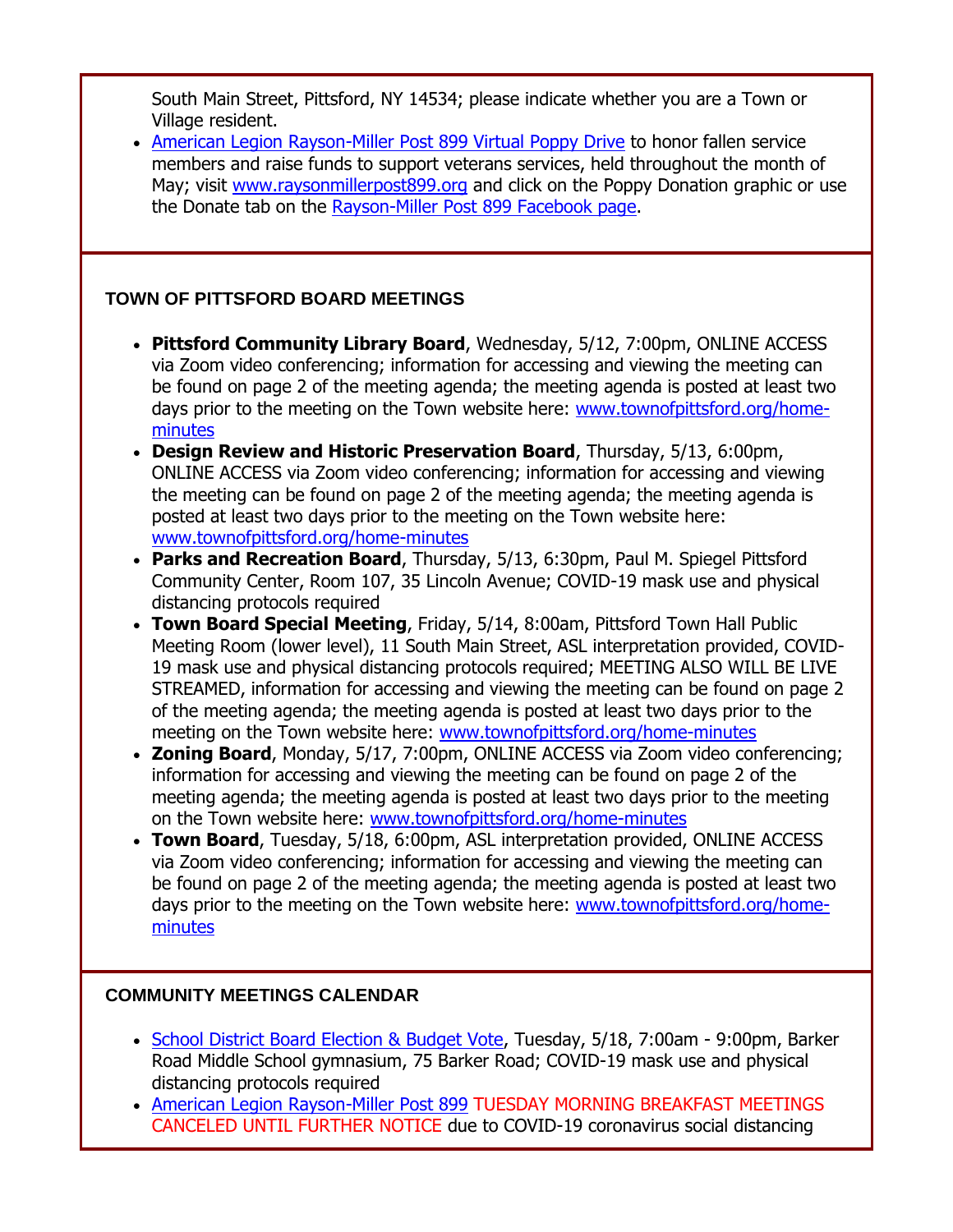requirements. Eligible veterans welcome to join the Post; for [membership](http://r20.rs6.net/tn.jsp?f=001O1Lm08_RKJCb6F1ZhWcH7nTxpScrpQ37GJOMbr4u9-fW5RaAwAEZwB4fsDuUQ2RxotMUEuGHhYiB2imNk8UNhTQ0koVCSevkB4aWGmBM2pSEJdqJPSHFc6YA5-ndXZgfVzmnAmXo4yCM__EDFfIAyYkVPHiQ4BOWlJVAIf3RXrQPKN3kcw0c135c1w9N26gO&c=rHjRkhIWIakbYM0iyegcAGNFuX2OTQb9KXj8t4uWMV8DtkV81_bMKg==&ch=ie3LLoSIbjZxhonxklvSSGSz3c9Wd97dFL6ogjGZK3M1C3VKrlAKmw==&jrc=1)  [information](http://r20.rs6.net/tn.jsp?f=001O1Lm08_RKJCb6F1ZhWcH7nTxpScrpQ37GJOMbr4u9-fW5RaAwAEZwB4fsDuUQ2RxotMUEuGHhYiB2imNk8UNhTQ0koVCSevkB4aWGmBM2pSEJdqJPSHFc6YA5-ndXZgfVzmnAmXo4yCM__EDFfIAyYkVPHiQ4BOWlJVAIf3RXrQPKN3kcw0c135c1w9N26gO&c=rHjRkhIWIakbYM0iyegcAGNFuX2OTQb9KXj8t4uWMV8DtkV81_bMKg==&ch=ie3LLoSIbjZxhonxklvSSGSz3c9Wd97dFL6ogjGZK3M1C3VKrlAKmw==&jrc=1) visit the [Rayson-Miller Post website](http://r20.rs6.net/tn.jsp?f=001O1Lm08_RKJCb6F1ZhWcH7nTxpScrpQ37GJOMbr4u9-fW5RaAwAEZwGl95d6XQto2EJ7n9E2RXhOv2qL_V2Vfjzld_jXhpInnMPr9fVT_t9CPZbSSNxBdL77JzMb7jqmshkk20zTh506kXvh_w_S45tstzGnM08xod6cokVzrUwF2mK4dNwe1Z9MEpMfKEnz_jlN_b-PoUw5jqawtSavZ9KHlYZMyNKoAWvUeun0ONpbXqOUEYHctRt6z0ZMzBb96&c=rHjRkhIWIakbYM0iyegcAGNFuX2OTQb9KXj8t4uWMV8DtkV81_bMKg==&ch=ie3LLoSIbjZxhonxklvSSGSz3c9Wd97dFL6ogjGZK3M1C3VKrlAKmw==&jrc=1)

- [Pittsford Rotary Club,](http://r20.rs6.net/tn.jsp?f=001O1Lm08_RKJCb6F1ZhWcH7nTxpScrpQ37GJOMbr4u9-fW5RaAwAEZwKu2xgKqAKT2SfP5mIizF1NeUofNXCwJWoqedfJ4INBA-k4XAxqgBotpY_M8t_LPWOa4HXs29wFOr-X1K1QX3k0lYXBMkyX6rn5uXCygs-C-&c=rHjRkhIWIakbYM0iyegcAGNFuX2OTQb9KXj8t4uWMV8DtkV81_bMKg==&ch=ie3LLoSIbjZxhonxklvSSGSz3c9Wd97dFL6ogjGZK3M1C3VKrlAKmw==&jrc=1) WEEKLY IN-PERSON MEETINGS CANCELED UNTIL FURTHER NOTICE due to COVID-19 coronavirus social distancing requirements; check the Pittsford Rotary Facebook page for virtual meeting information.
- [Pittsford Art Group](http://r20.rs6.net/tn.jsp?f=001O1Lm08_RKJCb6F1ZhWcH7nTxpScrpQ37GJOMbr4u9-fW5RaAwAEZwMFJqsFh-h6b2EYneV04Xzq208jdegrPDBiYSdHhzG_ZtZ8bFzUAOw2M8i8BU-CHXHoE3UzNq5Vk94qAGAOfqof3WKRcYu82VIMzQMmzKhq0LcNja-Yv0CI=&c=rHjRkhIWIakbYM0iyegcAGNFuX2OTQb9KXj8t4uWMV8DtkV81_bMKg==&ch=ie3LLoSIbjZxhonxklvSSGSz3c9Wd97dFL6ogjGZK3M1C3VKrlAKmw==&jrc=1) is conducting monthly meetings for members via Zoom and typically displays artwork at the Pittsford Town Hall, Village Hall, The Friendly Home, Star Physical Therapy and the First Presbyterian Church of Pittsford. For further information or to become a member, please visit [www.pittsfordartgroup.com](http://r20.rs6.net/tn.jsp?f=001O1Lm08_RKJCb6F1ZhWcH7nTxpScrpQ37GJOMbr4u9-fW5RaAwAEZwKfjOkhOZ8JNxyWfwYGP4IpfM2KclPYBLGvFvzWvkic3TP99e1hahmEKK6jZD_we5YajfIXtJD3CXfEho_GsyE_iq6HkJWFVtc_2kTVakcxa&c=rHjRkhIWIakbYM0iyegcAGNFuX2OTQb9KXj8t4uWMV8DtkV81_bMKg==&ch=ie3LLoSIbjZxhonxklvSSGSz3c9Wd97dFL6ogjGZK3M1C3VKrlAKmw==&jrc=1) or contact PAG president [Margie Mitchell](mailto:mhsmitchell@gmail.com?subject=Pittsford%20Art%20Group%20Meetings%20and%20Membership)

## **Town Facility Access**

**Spiegel Pittsford Community Center:** building is open 8:00am - 5:00pm Monday-Thursday, 8:00am - 6:00pm Friday, and 9:00am - 5:00pm Saturday. Senior "Grab N Go" meals will continue every Wednesday and Friday; pickup is at the bus loop behind the Community Center. Registration for low-risk activities and virtual programs begins in advance of each session. See Program Info & Registration link at [www.townofpittsford.org/home](http://r20.rs6.net/tn.jsp?f=001O1Lm08_RKJCb6F1ZhWcH7nTxpScrpQ37GJOMbr4u9-fW5RaAwAEZwCFF5E6PTVn2O54RI7ZMZVp7PgmWHu6dROaP7Tpy_q9Dz0kRP3U5_21iLqEI8SIdCgS8-DC41Hqye_4zBpcdb9xhUydkxUjEOugRZZXpbjq7ueLS04RZla2UMCOcSrC-2Q==&c=rHjRkhIWIakbYM0iyegcAGNFuX2OTQb9KXj8t4uWMV8DtkV81_bMKg==&ch=ie3LLoSIbjZxhonxklvSSGSz3c9Wd97dFL6ogjGZK3M1C3VKrlAKmw==&jrc=1)[recreation.](http://r20.rs6.net/tn.jsp?f=001O1Lm08_RKJCb6F1ZhWcH7nTxpScrpQ37GJOMbr4u9-fW5RaAwAEZwCFF5E6PTVn2O54RI7ZMZVp7PgmWHu6dROaP7Tpy_q9Dz0kRP3U5_21iLqEI8SIdCgS8-DC41Hqye_4zBpcdb9xhUydkxUjEOugRZZXpbjq7ueLS04RZla2UMCOcSrC-2Q==&c=rHjRkhIWIakbYM0iyegcAGNFuX2OTQb9KXj8t4uWMV8DtkV81_bMKg==&ch=ie3LLoSIbjZxhonxklvSSGSz3c9Wd97dFL6ogjGZK3M1C3VKrlAKmw==&jrc=1) Programs will continue to open as we receive further guidance.

**Pittsford Community Library:** the Library is now open for limited hours and services; enter from the parking lot entrance. The Library also has many online resources, programs and activities for all ages to enjoy. For current Library hours, services, resources, and other updates, visit the Library's update page at [https://www.townofpittsford.org/home-library-covid19-info.](http://https/www.townofpittsford.org/home-library-covid19-info) The Book Drop return area is open; please only deposit returned books; for information on book sale donations visit [www.pittsfordlibraryfriends.com.](http://r20.rs6.net/tn.jsp?f=001O1Lm08_RKJCb6F1ZhWcH7nTxpScrpQ37GJOMbr4u9-fW5RaAwAEZwA-zri0qD5-EmSKlFA2v96M9DXSm8fXw8-1Cc5oySQ5SxeXN9QTlj4rmZIVj4YMQawIcbpQ5B011Y-ODTnSRodcDtyebmg6ysxDfe25v9pbwUpux0ZtaqLg=&c=rHjRkhIWIakbYM0iyegcAGNFuX2OTQb9KXj8t4uWMV8DtkV81_bMKg==&ch=ie3LLoSIbjZxhonxklvSSGSz3c9Wd97dFL6ogjGZK3M1C3VKrlAKmw==&jrc=1) Regular due dates for all materials have resumed; check your receipt or your Library account for exact due dates. Low contact pickup of Library materials is available for Monroe County Library System cardholders.

**Town Hall:** residents are encouraged to handle business online and by mail, phone, email and the "drop slot" to the right of the front door and at the back door of Town Hall. Calls should be made to the department related to the inquiry. Town Hall is open at reduced capacity; appropriate physical distancing and mask use are required.

**Town Clerk:** all services of the Town Clerk are available online, by mail, phone and email; residents are encouraged to handle business via these methods if possible. If necessary, an appointment can be arranged. Contact at 248-6210 or Idillon@townofpittsford.org, mail materials to Pittsford Town Clerk's Office, 11 South Main Street, Pittsford NY 14534. Services info at [www.townofpittsford.org/home-clerk.](http://r20.rs6.net/tn.jsp?f=001O1Lm08_RKJCb6F1ZhWcH7nTxpScrpQ37GJOMbr4u9-fW5RaAwAEZwNLmFrj1v9i2OhCtdkqp9YwH7JLa5OEPTbtIM8GYOhazueEqKg9kWbqOH-v0Sfalx7HDMiocB6BGH9YX6oXWNL4qrMCqhmv2kcVcGTSqISw1UZdbDSLF7Yk=&c=rHjRkhIWIakbYM0iyegcAGNFuX2OTQb9KXj8t4uWMV8DtkV81_bMKg==&ch=ie3LLoSIbjZxhonxklvSSGSz3c9Wd97dFL6ogjGZK3M1C3VKrlAKmw==&jrc=1)

**Town Court:** Pittsford Town Court sessions are being scheduled on a limited basis. Town Court staff are available via phone and email Monday - Friday from 9:00am - 5:00pm; call (585) 248-6238 or email at pthurber@townofpittsford.org. Visitors must follow appropriate health safety and social distancing requirements for Court appearances and Court Office visits.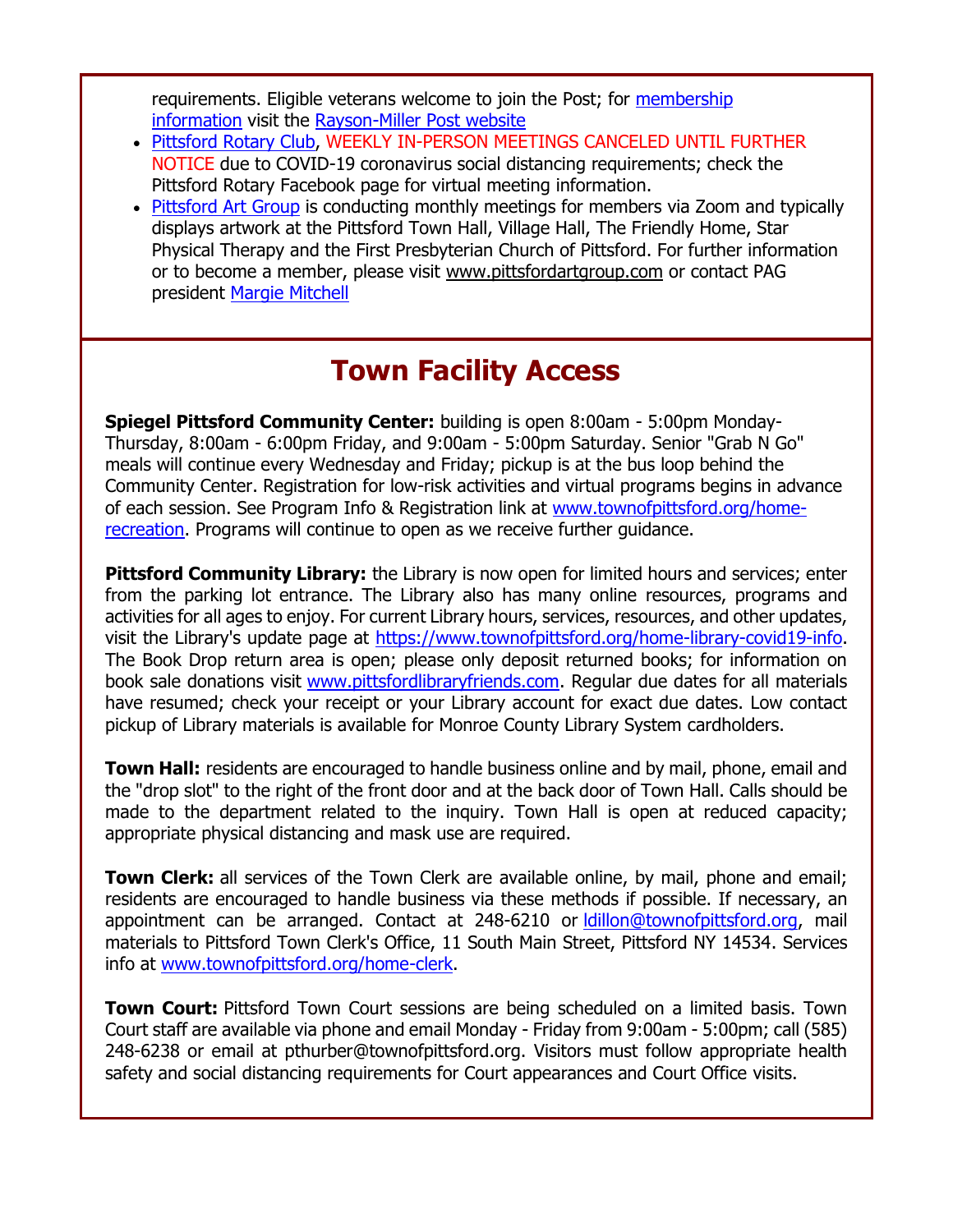**All Town Playgrounds:** residents may use Town playgrounds at their own risk, as it is not possible for the Town to keep equipment appropriately sanitized after every use. Those using Town playgrounds are expected to observe COVID-19 social distancing and hygiene protocols.

**All Town Parks:** all Town parks are open; all courts are open, all athletic fields are open to groups of 25 individuals or less, and all trails and walkways are accessible. Those using Town parks are expected to observe COVID-19 social distancing and hygiene protocols.

**Thornell Farm Park:** the park is open and per State requirements, all grass and turf sports fields are open to group activities of 25 individuals or less; the tennis courts, trails, walkways and the playground are open to residents. COVID-19 social distancing and hygiene protocols are required.

**King's Bend Park Lodges:** the lodges are open for reservations; per State and Federal governments all COVID-19 safety guidelines must be followed while at the lodges. Lodge capacities will adhere to New York State COVID-19 guidelines. Please note COVID-19 social distancing and hygiene protocols are required.

**The Mile Post School:** the building is closed to the public until further notice, as the site is being used as a Public Works crew operation center.

**Building Department:** as of May 15, 2020 the Governor has begun the phased reopening of New York State. The Town of Pittsford and the surrounding Finger Lakes region have met the criteria set by the Governor to reopen. Construction is included in Phase 1 of the reopening plan. As construction moves forward, all COVID-19 safety guidelines set by the State and Federal governments must be followed while on the job site. To protect the community and limit the spread of COVID-19, the Town of Pittsford has altered accordingly its inspection and permitting procedures. See the Town of Pittsford COVID-19 Building Inspection Procedures for details; additional information can be found here: New York State Construction Guidelines. For more information contact Town of Pittsford Building Inspector Allen Reitz at [areitz@townofpittsford.org](mailto:areitz@townofpittsford.org?subject=COVID-19%20Construciton%20Information) or call the Town Building Department at 585-248-6265.

**Town Public Works** - Highway, Sewer and Parks Departments: All operations continue. Crews in these departments are following hygiene and social distancing protocols in light of the COVID-19 guidelines.

### **Monroe County Services at Town facilities:**

The County has suspended until further notice Passport Services at Town Hall and Mobile DMV service at Pittsford Town Court. Find updated information for Monroe County DMV here [https://www2.monroecounty.gov/clerk-COVID-19.](http://r20.rs6.net/tn.jsp?f=001O1Lm08_RKJCb6F1ZhWcH7nTxpScrpQ37GJOMbr4u9-fW5RaAwAEZwFGBVegI8Xib3EYUcWQ_-16KYReH2Yox4Yn2pNQ7WlJKp_4XzwQHrHf7-p7WDzgB6Nh006FRCD11JmkAzzN-4uLDfy7x08l0ScMlIfzKu4RyDsDBpVPg5w4=&c=rHjRkhIWIakbYM0iyegcAGNFuX2OTQb9KXj8t4uWMV8DtkV81_bMKg==&ch=ie3LLoSIbjZxhonxklvSSGSz3c9Wd97dFL6ogjGZK3M1C3VKrlAKmw==&jrc=1)

Further information and updates can be found at [www.townofpittsford.org/covid-19info.](http://r20.rs6.net/tn.jsp?f=001O1Lm08_RKJCb6F1ZhWcH7nTxpScrpQ37GJOMbr4u9-fW5RaAwAEZwLofyL547S6qJxLitxu9TfdT8rJgdqf0bwiZOrl8_eXKSeJaeC7iI-XeOZjAaP709DyHWnhy489046VTdBx5C0fM9y4i2womwnZPeXi18sqDaHHGOBx3xug=&c=rHjRkhIWIakbYM0iyegcAGNFuX2OTQb9KXj8t4uWMV8DtkV81_bMKg==&ch=ie3LLoSIbjZxhonxklvSSGSz3c9Wd97dFL6ogjGZK3M1C3VKrlAKmw==&jrc=1)

# **COVID-19 Coronavirus Information Links**

Further Town of Pittsford COVID-19 coronavirus information and updates can be found at [www.townofpittsford.org/covid-19info.](http://r20.rs6.net/tn.jsp?f=001O1Lm08_RKJCb6F1ZhWcH7nTxpScrpQ37GJOMbr4u9-fW5RaAwAEZwLofyL547S6qJxLitxu9TfdT8rJgdqf0bwiZOrl8_eXKSeJaeC7iI-XeOZjAaP709DyHWnhy489046VTdBx5C0fM9y4i2womwnZPeXi18sqDaHHGOBx3xug=&c=rHjRkhIWIakbYM0iyegcAGNFuX2OTQb9KXj8t4uWMV8DtkV81_bMKg==&ch=ie3LLoSIbjZxhonxklvSSGSz3c9Wd97dFL6ogjGZK3M1C3VKrlAKmw==&jrc=1)